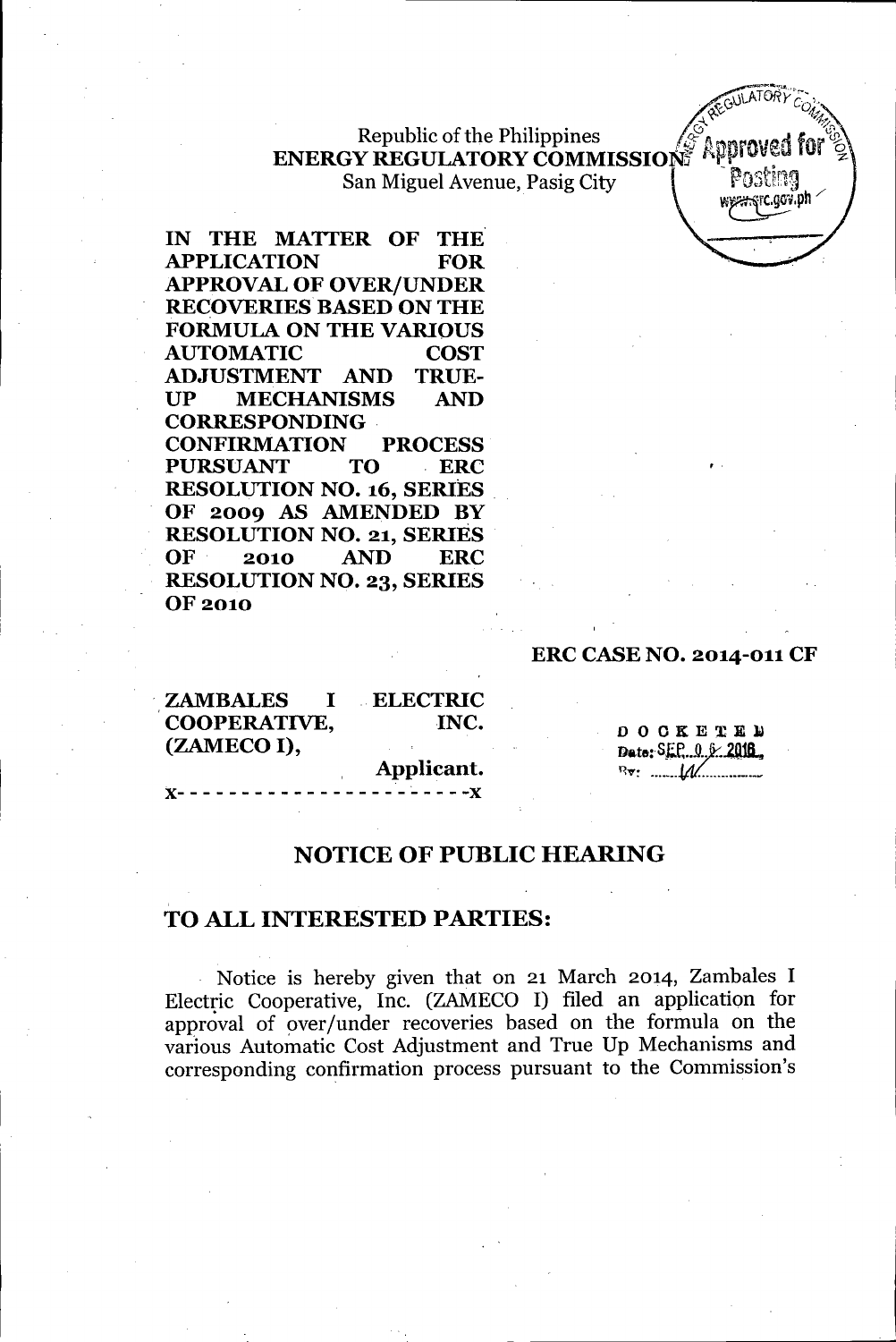# ERCCase No. 2014-011 CF Notice of Public Hearing /30 August 2016 Page  $2$  of  $3$

 $\tilde{r}$  and  $\tilde{r}$ 

Resolution No. 16<sup>1</sup>, Series of 2009 as amended by Resolution No. 21<sup>2</sup>, Series of 2010 and Resolution No. 233, Series of 2010.

On 8 May 2014, the Commission issued an Order and a Notice of Public Hearing setting the Application for jurisdictional hearing, expository presentation, pre-trial conference and evidentiary hearing on 29 May 2014.

During the hearing on 29 May 2014, Applicant ZAMECO I manifested through its counsel that it was not able to comply with the jurisdictional requirements pursuant to the Order dated 08 May 2014 of the Commission due to material lack of time. Likewise, Applicant submitted in the said hearing a copy of its *Motion to Reset Hearing* dated 28 May 2014 for the resetting of the scheduled hearing of the instant Application. Subsequently, the Commission noted Applicant's manifestation and *Motion to Reset Hearing* dated 28 May 2014 and declared that the Commission will issue the necessary order for the resetting of the instant Application.

In view of the foregoing, the Commission hereby sets the instant Application for jurisdictional hearing, expository presentation, pre-trial conference, and evidentiary hearing on 17 October 2016 (Monday) at two o'clock in the afternoon (2:00 P.M.) at the ERC Hearing Room,  $15<sup>th</sup>$  Floor, Pacific Center Building, San Miguel Avenue, Pasig City.

All persons who have an interest in the subject matter of the proceeding may become a party by filing, at least five (5) days prior to the initial hearing and subject to the requirements in the ERC's Rules of Practice and Procedure, a verified petition with the Commission giving the docket number and title of the proceeding and stating: (1) the petitioner's name and address; (2) the nature of petitioner's interest in the subject matter of the proceeding, and the way and manner in which such interest is affected by the issues involved in the proceeding; and (3) a statement of the relief desired.

All other persons who may want their views known to the Commission with respect to the subject matter of the proceeding may file their opposition to the application or comment thereon at any stage of the proceeding before the applicant concludes the

Entitled, "A Resolution Adopting the Rules Governing the Automatic Cost Adjustment and True-Up Mechanisms and Corresponding Confirmation Process for Distribution Utilities."

Entitled, "A Resolution Amending Section 4 of Article 4 and Section 1of Article 5 of the Rules Governing the

Automatic Cost Adjustment and True-Up Mechanisms and Corresponding Confirmation Process for Distribution Utilities.

Entitled,"A Resolution Adopting the Rules Implementing the Discounts to Qualified Senior Citizens and End-Users and Subsidy from the Subsidizing End-Users on Electricity Consumption Under Sections 4&5 of Republic Act No. 9994."